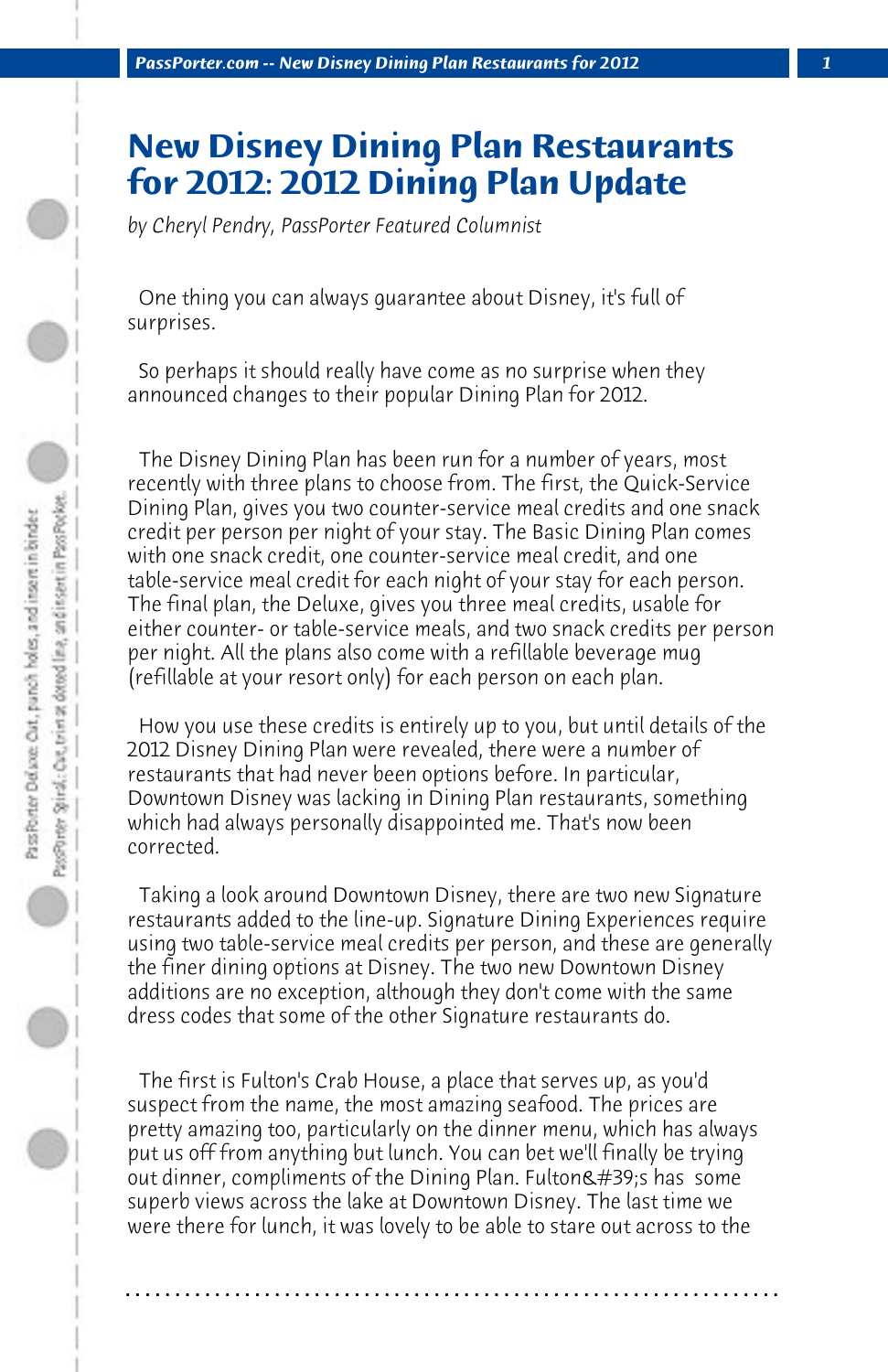Rainforest Cafe and take in the beauty of the location. The only negative is that we did find it quite noisy, with its wood flooring.

 The other Signature Dining option here is the Wolfgang Puck Dining Room, which is upstairs from Wolfgang Puck Grand Cafe. It's been a number of years since we last ate here, but our dinner was quite something. The Dining Room lends itself more to the atmosphere of a traditional Signature restaurant, as it was fairly quiet on the night we ate there. We found it to be a very romantic location, with a wonderful menu. Perhaps this is another one we'll head back to.

 All the other Dining Plan additions at Downtown Disney are one-credit locations, and there's certainly a mixture of cuisines and atmospheres to be found here! I'm delighted to see T-Rex join the Dining Plan line-up, as we've been more impressed than we thought we would be by their food, and the atmosphere is superb in here. Even if you don't want to dine here, you should at least have a look inside to see what they've done. The portions are certainly filling, and I have to be honest, you either need to head here hungry or have a big appetite to make full use of your dining credits. I'm personally satisfied with the Supersaurus appetiser sampler, and nothing else, as I find the entrees too much to manage.

 Their sister restaurant, also operated by Landry's Restaurant, is the Rainforest Cafe, and both their Downtown Disney, and Animal Kingdom locations have been added to the Dining Plan. We've never dined at either at Disney, although we've visited the London location several times now. Again, it's another fun family location for a well-themed meal that will keep the family entertained.

 The next two options are very different, offering some unusual cuisine. The name, Bongos Cuban Cafe, gives you just a small clue as to the cuisine you can expect to get here. Never having tried Cuban cuisine, I was unsure about it when we visited a couple of years ago, but I was pleasantly surprised by the combination of flavors we experienced. It wasn't a bad meal at all, although my abiding memory is how quiet it was, although admittedly we were eating at a traditional "off" time, during the late afternoon. Perhaps its introduction on to the Dining Plan will help to deal with that issue?

 Paradiso 37 features cuisine from the 37 countries of the Americas, and during our lunch there, we enjoyed our meals, again finding them full of flavor and unusual, although the service left a bit to be desired. I thought at the time that it was an interesting concept, but did wonder about how widespread its appeal would be to Disney's audience. Like Bongos, perhaps that's why it's joined the Dining Plan?

**. . . . . . . . . . . . . . . . . . . . . . . . . . . . . . . . . . . . . . . . . . . . . . . . . . . . . . . . . . . . . . . . . .**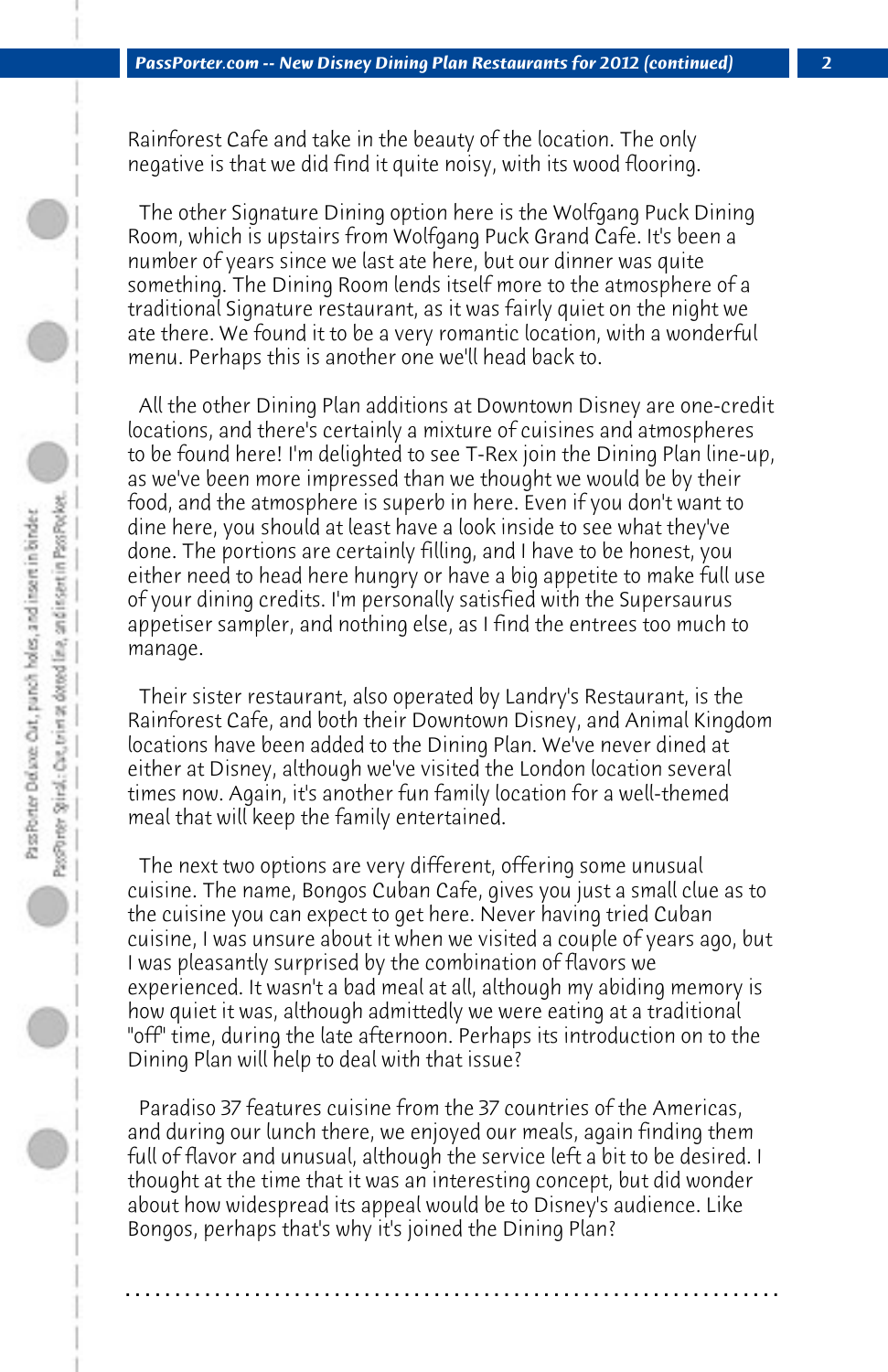*PassPorter.com -- New Disney Dining Plan Restaurants for 2012 (continued) 3*

 The House of Blues is a more traditional option, offering Cajun and Creole dishes, although sadly my memories of our meal here are mixed, as I wasn't feeling well during our dinner, meaning I was restricted to a salad. However, there were certainly good comments about the food my fellow diners enjoyed.

 To me, one of the hidden gems at Downtown Disney is Portobello, which specialises in Italian dishes. We've had a couple of wonderful meals in here, and we've found the atmosphere to be very pleasant, while the food is superb. Again, we've found it to be quieter than we expected, and hopefully this place will now become known to a much larger audience with its addition to the Dining Plan. It's certainly worth checking out, as in our experience, you won't be disappointed by what you find.

 The final table-service restaurant to be added to the 2012 Dining Plan is another signature restaurant, and one that, to date, we've never sampled. Bist[ro de Paris is located in Epcot's France,](http://www.passporter.com/articles/cheryl-pendry-featured-columnist.asp) and is hidden away upstairs from the hustle and bustle of Chefs de France. I've heard nothing but good things about this place, although its lack of inclusion on the Dining Plan has been one reason for not trying it. I've already made it clear to my husband that this is going to change on our December 2012 trip, as I can't wait to try it!

 Hopefully this gives you an idea of what you can expect to find at the new table-service additions to the 2012 Dining Plan. I'm delighted at this pleasant surprise, and can't wait to sample what some of them have to offer on our next trip.

*About The Author: Cheryl and husband Mark live in England and love to travel, particularly to America. They are in the process of visiting every Disney theme park around the world, having already been to Disneyland Resort Paris, Hong Kong Disneyland and both American Disney resorts. They are now planning for their trip to Japan in the spring to visit the Tokyo Disney Resort.* Click here to view more of Cheryl's articles!

*Article last updated: 01-27-2012*

*View the latest version online at: http://www.passporter.com/articles/disney-dining-plan-restaurants-2012.html*

*Copyright by Cheryl Pendry. All rights reserved under International and Pan-American Copyright Conventions. No part of this publication may be stored in a retrieval system or transmitted in any form by any means electronic, mechanical, photocopying, recording,*

**. . . . . . . . . . . . . . . . . . . . . . . . . . . . . . . . . . . . . . . . . . . . . . . . . . . . . . . . . . . . . . . . . .**

Pass Porter Delaxe: Out, panch holes, and insert in binder